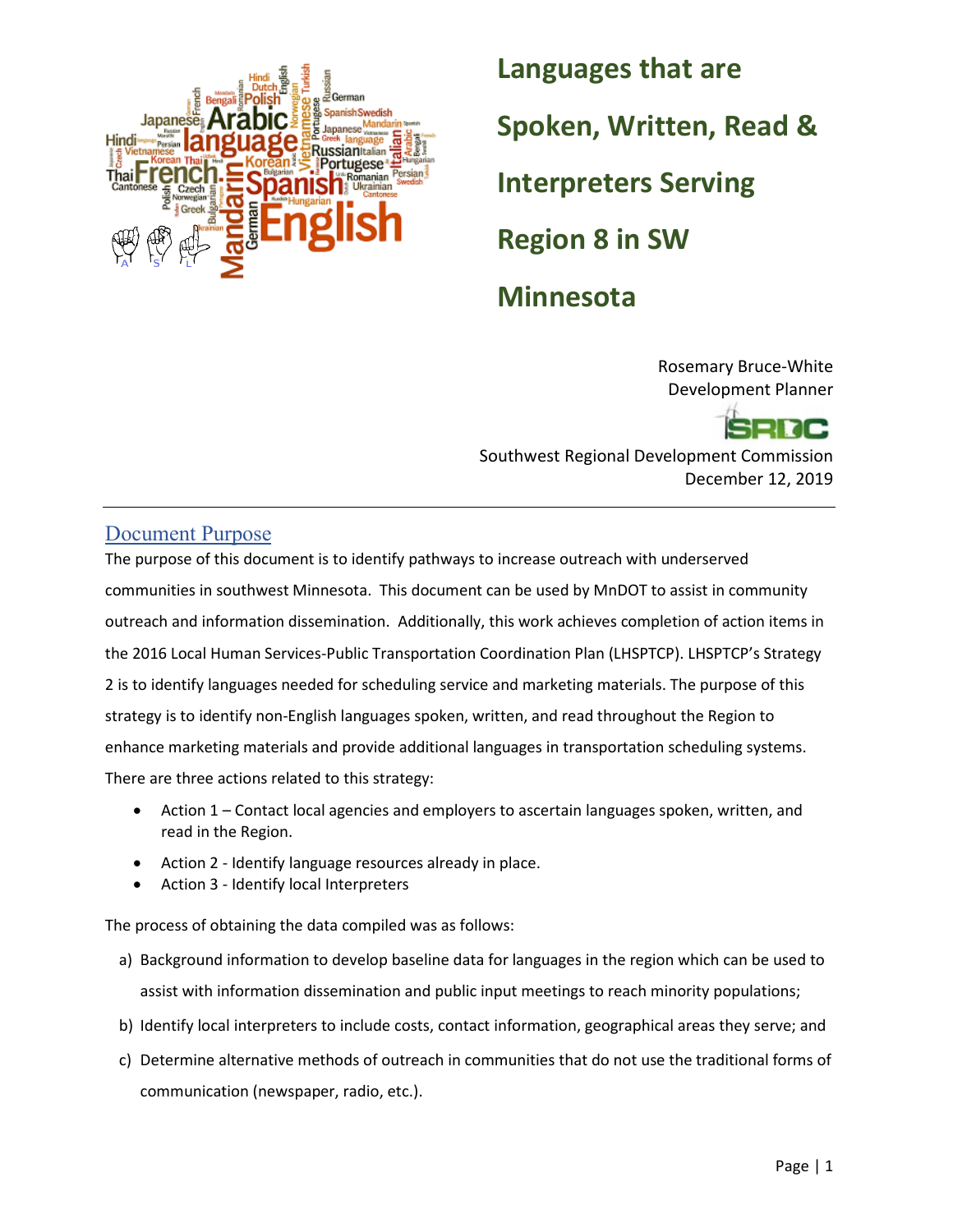## **Table of Contents**

| Best Avenues for Outreach and How to Disseminate Information to Community  8          |
|---------------------------------------------------------------------------------------|
|                                                                                       |
| Where do people get info or provide community complaints Error! Bookmark not defined. |
|                                                                                       |
|                                                                                       |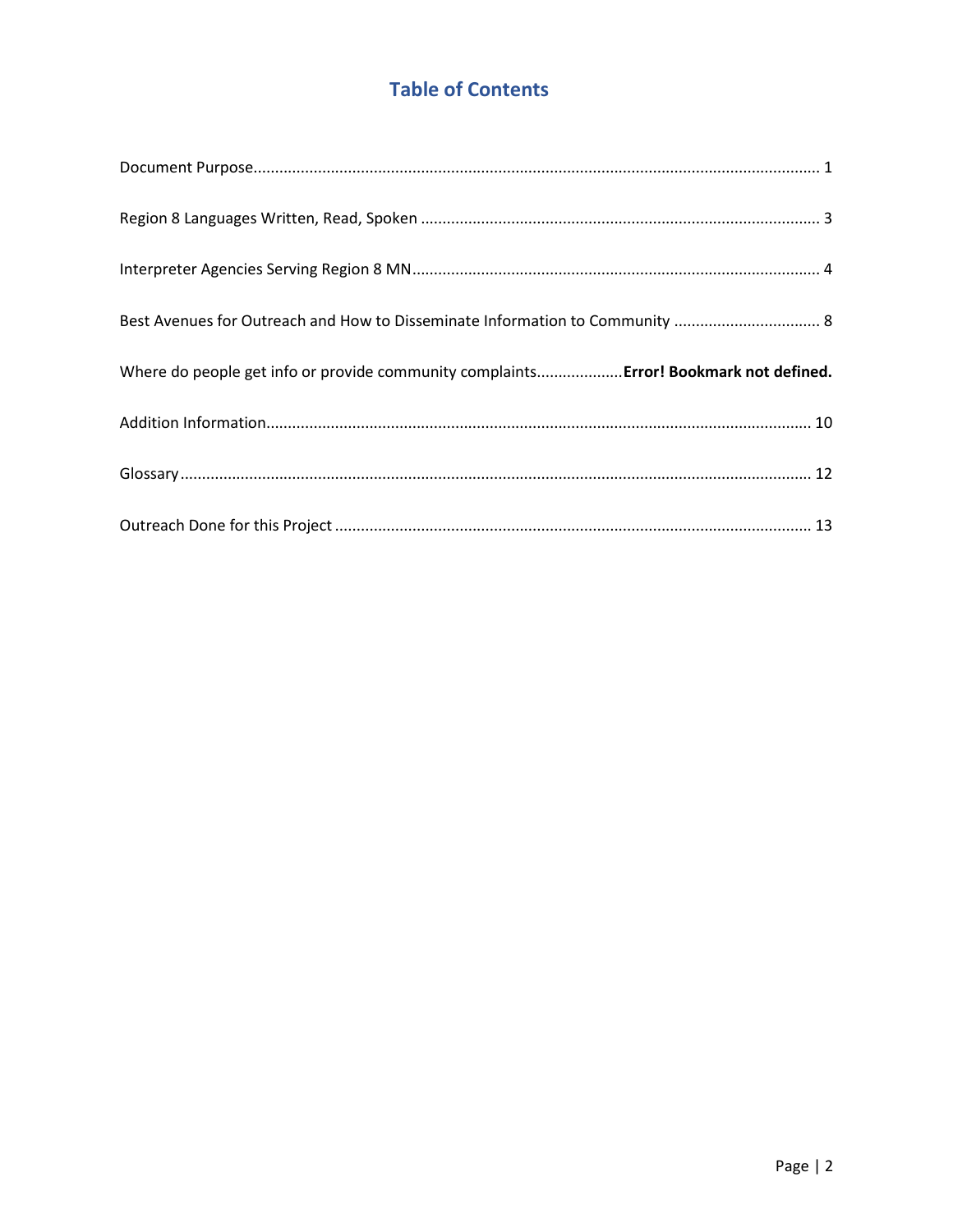# **Region 8 Languages Written, Read, Spoken**

<span id="page-2-0"></span>

| <b>Language</b>                         | <b>Spoken</b> | <b>Written</b> | <b>Read</b>  | <b>Communities / Agencies</b>                                                                                                                                                        |
|-----------------------------------------|---------------|----------------|--------------|--------------------------------------------------------------------------------------------------------------------------------------------------------------------------------------|
| Amharic*                                | X             |                | $\mathsf{X}$ | Redwood County, Nobles County, Lyon County, SW PIC                                                                                                                                   |
| Anuack                                  | $\mathsf{X}$  |                |              | Worthington                                                                                                                                                                          |
| Arabic*                                 | $\mathsf{X}$  | $\mathsf{X}$   | $\mathsf{X}$ | Worthington & Nobles County (SMOC Head Start), Pipestone Area Schools (Iraqi)                                                                                                        |
| <b>Burmese</b>                          | $\mathsf{X}$  |                |              | Worthington & Nobles County, smaller in Marshall & Lyon County, SW PIC                                                                                                               |
| Dakota                                  | $\mathsf{X}$  | $\mathsf{X}$   | $\mathsf{X}$ | Lower Sioux community                                                                                                                                                                |
| English                                 | $\mathsf{X}$  | $\mathsf{X}$   | $\mathsf{X}$ | Region wide                                                                                                                                                                          |
| Hmong                                   | $\mathsf{X}$  |                | $\mathbf{X}$ | Walnut Grove, Tracy, Redwood Falls, Marshall, Lyon County & Redwood County, Marshall<br>School District, Westbrook Walnut Grove School (WWG), Western Mental Health Center<br>(WMHC) |
| Karen*                                  | X             | $\mathsf{X}$   | $\mathsf{X}$ | Marshall & Lyon County, Worthington & Nobles County, Marshall School District, SW PIC,<br>Pipestone Area Schools                                                                     |
| Karenese                                | X             | $\mathsf{X}$   | $\mathsf{X}$ | <b>WMHC</b>                                                                                                                                                                          |
| Kareni                                  | X             |                |              | Marshall / Worthington                                                                                                                                                               |
| Kunama                                  | $\mathsf{x}$  |                |              | Worthington                                                                                                                                                                          |
| Laotian                                 | X             |                | $\mathsf{X}$ | Worthington - Nobles County Health & Human Services (NCHHS), Southwest Minnesota Private<br>Industry Council (SW PIC)                                                                |
| Mam <sup>*</sup><br>(Guatemala dialect) | $\mathsf{x}$  |                |              | Worthington & Nobles County (SMOC Head Start)<br><b>Marshall School District</b>                                                                                                     |
| <b>Mandarin Chinese</b>                 | $\mathsf{X}$  | $\mathsf{X}$   | X            | Redwood Falls Area School District                                                                                                                                                   |
| <b>Nuer</b>                             | X             |                |              | Murray County School District, Worthington                                                                                                                                           |
| Onwak (African dialect)                 | X             |                |              | <b>SW PIC</b>                                                                                                                                                                        |
| Oromo*                                  | $\mathsf{x}$  |                | X            | Worthington & Nobles County, SW PIC                                                                                                                                                  |
| Quiche *<br>(Guatemala dialect)         | $\mathsf{X}$  |                |              | Worthington & Nobles County (SMOC Head Start)<br><b>Marshall School District</b>                                                                                                     |
| Russian                                 | X             | X              | X            | Murray County School District                                                                                                                                                        |
| Sign Language                           | $\mathsf{X}$  |                |              | Avera Tyler - Ambulance, Region Wide                                                                                                                                                 |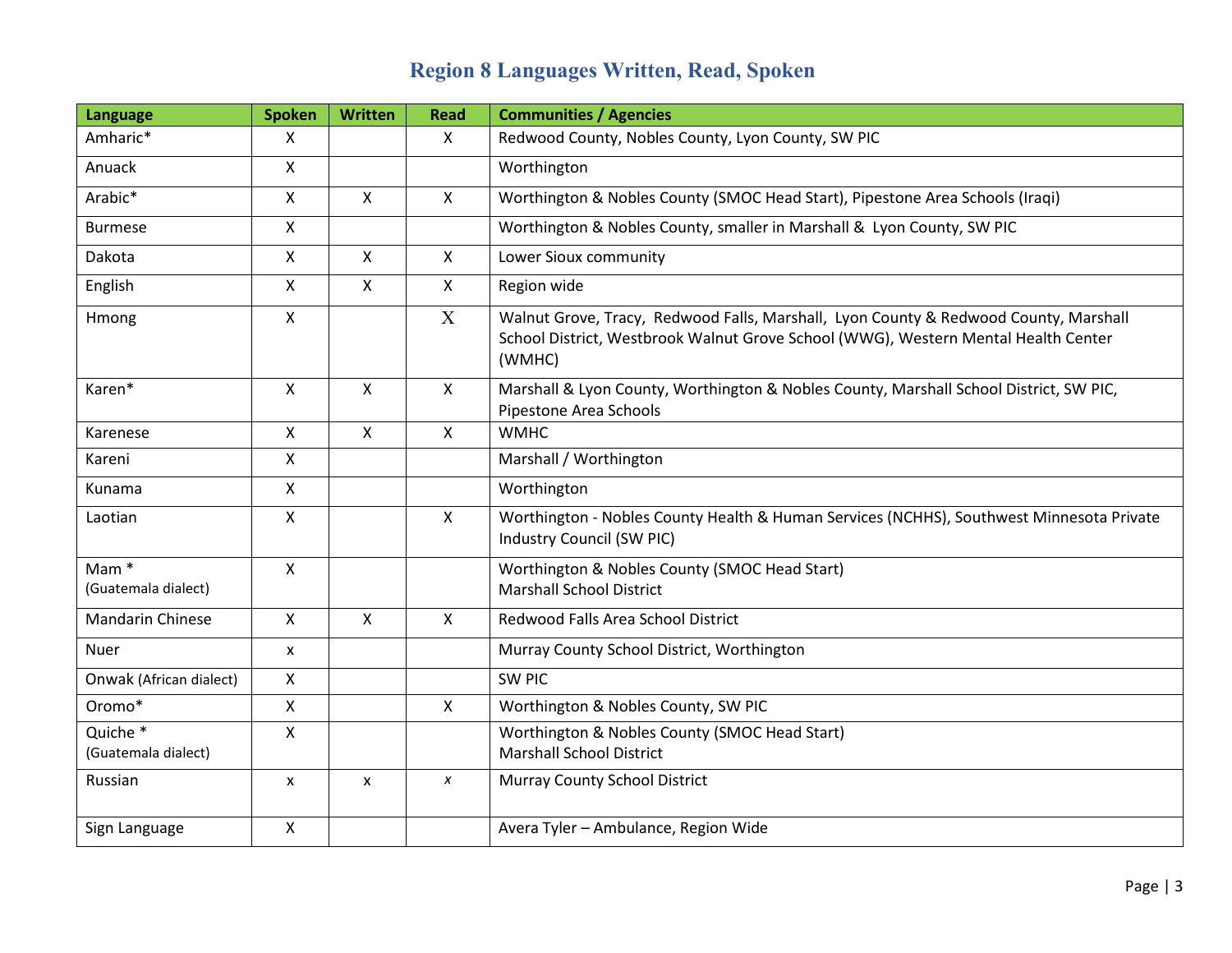| Language   | <b>Spoken</b> | <b>Written</b> | Read | <b>Communities / Agencies</b>                                                                                                                                                                                                                        |
|------------|---------------|----------------|------|------------------------------------------------------------------------------------------------------------------------------------------------------------------------------------------------------------------------------------------------------|
| Somali*    | х             |                |      | Marshall School District, SW PIC                                                                                                                                                                                                                     |
| Spanish*   | х             | X              |      | Redwood County, Nobles County, Lyon County, Jackson County, Cottonwood County, Rock<br>County, Pipestone County, Lincoln County, Marshall School District, Murray County school<br>district, WMHC, SW PIC, Pipestone Area Schools, Redwood Falls ABE |
| Thai       |               |                |      |                                                                                                                                                                                                                                                      |
| Tigrinya   | Χ             |                |      | Worthington                                                                                                                                                                                                                                          |
| Vietnamese | x             |                |      | Worthington                                                                                                                                                                                                                                          |

\*Notes = Many read the same languages as they speak, however some are not very fluent.

### **Interpreter Agencies Serving Region 8 MN**

A Z Friendly Languages Inc. 763-566-4312; All In One - Translation Agency, LLC 952-435-0799; Arch Language Network 651-789-7897; Betmar Languages 763-572-9711; Bridge-World Language Center, Inc. 320-259-9239; GBR Interpreting & Translation Services 763-241-0002; Golden Tongue Consultants, Inc. 320-864-3441; Global Translation and Interpreters LLC 612-722-1244; INGCO International 612-819-1314;

Intelligere 952-920-6160; International Translation Bureau 612-339-4660; International Translation Service 218-233-7841; Itasca Interpretation Services 651-457-7400; Kim Tong Translation Service, Inc. 651-252-3200; Language Bank LLC 320-310-1172; Midwest Interpreting Translation Services. 651-735-9586; Minnesota Language Connection 651-644-7100; Multilingual Word, Inc. 612-929-4203

<span id="page-3-0"></span>

| <b>Name</b>  | Agency                 | Language                               | <b>Other information</b>                                        |
|--------------|------------------------|----------------------------------------|-----------------------------------------------------------------|
| 651-789-7897 | Arch Language Network* | Multiple: 50 languages face-to-face    | Face to Face interpretation $(24/7)$ : Is \$40.00 per hour with |
|              |                        | (Includes Spanish, Hmong, Laotian,     | a 2 hour minimum with each additional 15 minute being           |
|              |                        | Somali, Arabic, Russian, & Vietnamese) | \$10.00. Client no shows are \$40.00 per appointment for        |
|              |                        | & 100 languages for translation $\&$   | patient no-show and additional charges may apply for            |
|              |                        | transcription                          | drive times 40 minutes or more. Phone interpreting is           |
|              |                        |                                        | \$1.00 per minute with a 10 minute minimum.                     |
|              |                        |                                        | Document translation for Latin Orthography is \$0.50 per        |
|              |                        |                                        | word or \$60.00-\$80.00 per 250-word page. Document             |
|              |                        |                                        | translation for non-Latin Orthography is \$0.60 per word or     |
|              |                        |                                        | \$100 per 250-word page.                                        |
|              |                        |                                        | ASL: is \$60.00 per hour, with a two-hour minimum,              |
|              |                        |                                        | Monday-Friday and Each additional 15 minutes at \$16.25.        |
|              |                        |                                        | Client no-shows and cancellations are \$130 per                 |
|              |                        |                                        | cancellation with less than 48-hour notice.                     |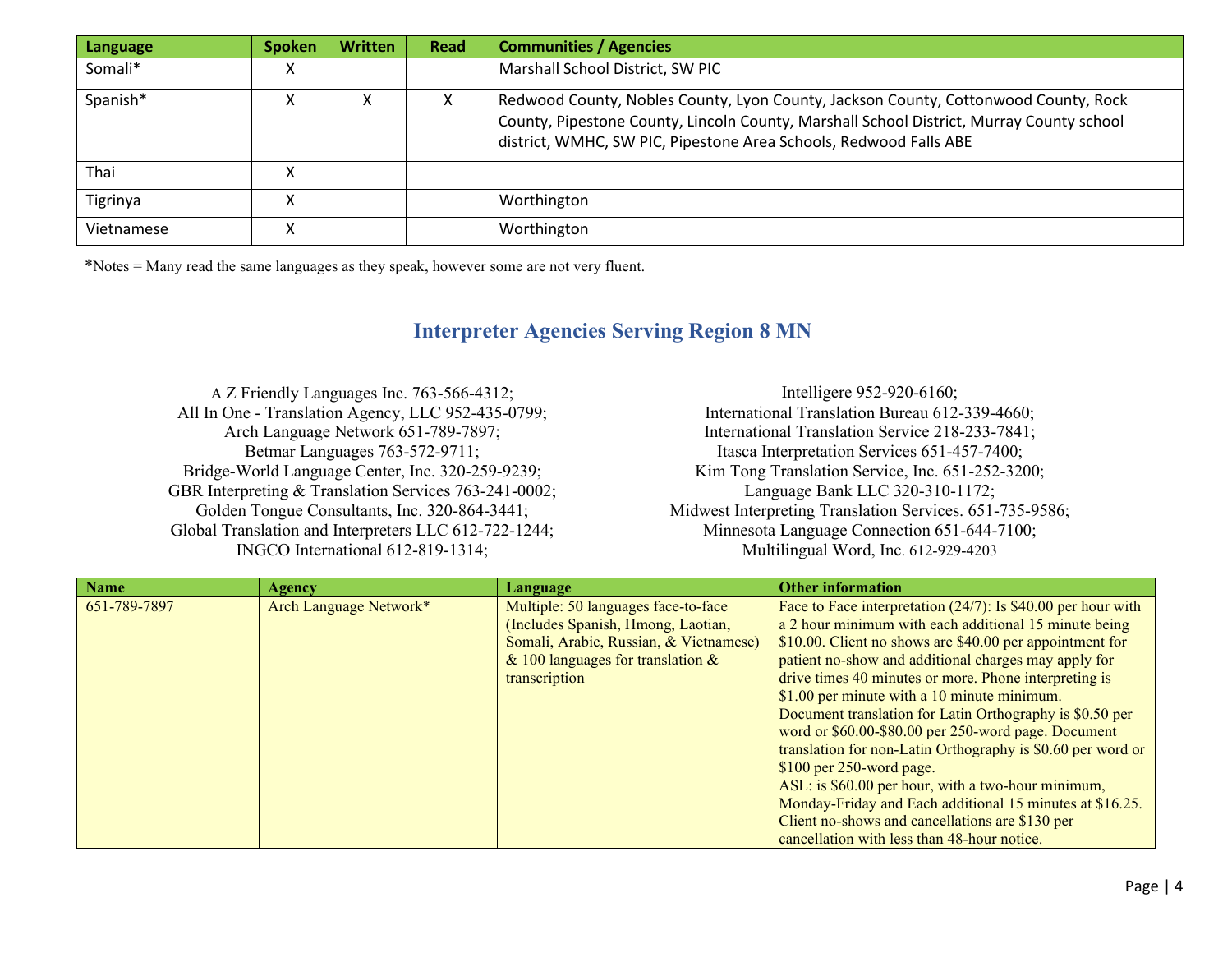| <b>Name</b>                           | <b>Agency</b>                                                           | Language                                                                                                                                                                                                                                                                                                                                                                                            | <b>Other information</b>                                                                                                                                                                                                                                                                                                                                                                                                                                                                                                                          |
|---------------------------------------|-------------------------------------------------------------------------|-----------------------------------------------------------------------------------------------------------------------------------------------------------------------------------------------------------------------------------------------------------------------------------------------------------------------------------------------------------------------------------------------------|---------------------------------------------------------------------------------------------------------------------------------------------------------------------------------------------------------------------------------------------------------------------------------------------------------------------------------------------------------------------------------------------------------------------------------------------------------------------------------------------------------------------------------------------------|
|                                       |                                                                         |                                                                                                                                                                                                                                                                                                                                                                                                     | Legal Interpretation: \$80.00 per hour with two hour<br>minimum. Each additional 15 minutes over one hour are<br>\$20.00.<br>Court Roster Interpreter is \$60.00 per hour, two hour<br>minimum. With each additional 15 minutes over one hour<br>is \$15.00.<br>Video Interpreting: \$1.25 per minute with 10 minute<br>minimum.<br>Nobles & Lyon counties are the only counties in Region 8<br>that ARCH makes general services available.<br>Serves Sanford Worthington Medical Center, Avera<br>Marshall Regional Medical center, ACMN-Wilmer, |
| $(800)$ 752-6096                      | Language Line*                                                          | 240 spoken languages<br>& Sign Language                                                                                                                                                                                                                                                                                                                                                             | https://www.languageline.com/<br>\$3.95/minute<br>Phone Video Remote, Onsite, Personal Interpreter, iPhone<br>app - 24/7 access to services<br>Also has document translation<br>WMHC-\$250.00 per hour for a minimum of two hours<br>plus travel cost                                                                                                                                                                                                                                                                                             |
|                                       | <b>Intercultural Mutual Assistance</b><br>Assoc. (IMAA) - Rochester, MN | Amharic, Anuack, Arabic, Bakossi,<br>Bari, Bosnian, Burmese, Croatian,<br>Dinka, Farsi/Persian, Filipino, French,<br>German, Greek, Hindi, Hmong, Italian,<br>Kannada, Karen, Khmer/Cambodian,<br>Kinyarwanda, Kiswahili, Lao, Lingala,<br>Luganda, Mai, Mandarin, Nepali, Nuer,<br>Portuguese, Quechua, Russian, Somali,<br>Spanish, Tamil, Tagalog, Telugu, Thai,<br>Turkish, Vietnamese, Zaghawa | We can help with:<br>• Medical interpretation<br>• Business communications<br>• Employee, training and technical manuals<br>• Court hearings and trials<br>• Legal documents<br>· Immigration documents<br>• Law enforcement<br>· Social services                                                                                                                                                                                                                                                                                                 |
| 507-573-1427                          | Language Incorporated -<br>Owatonna                                     | Multiple                                                                                                                                                                                                                                                                                                                                                                                            |                                                                                                                                                                                                                                                                                                                                                                                                                                                                                                                                                   |
| German Victoria (male)                | Project Fine - Winona                                                   | Unknown                                                                                                                                                                                                                                                                                                                                                                                             | http://www.projectfine.org/<br>507-452-4100                                                                                                                                                                                                                                                                                                                                                                                                                                                                                                       |
| Tessa                                 | LinguaOne - Mankato                                                     | 300+Languages                                                                                                                                                                                                                                                                                                                                                                                       | 507-351-8787<br>Face-to-Face, telephone, video / Translation Services<br>:http://www.lingua-one.com/<br>$tessa@lingua-one.com$                                                                                                                                                                                                                                                                                                                                                                                                                    |
| Tina Quintones*<br><b>Jesus Reyes</b> | Marshall School District-<br><b>Minority Advocates</b>                  | Spanish                                                                                                                                                                                                                                                                                                                                                                                             | Spoken, written, read<br>Tina does most of the Spanish translation for the<br>community in the Marshall area – per Tina                                                                                                                                                                                                                                                                                                                                                                                                                           |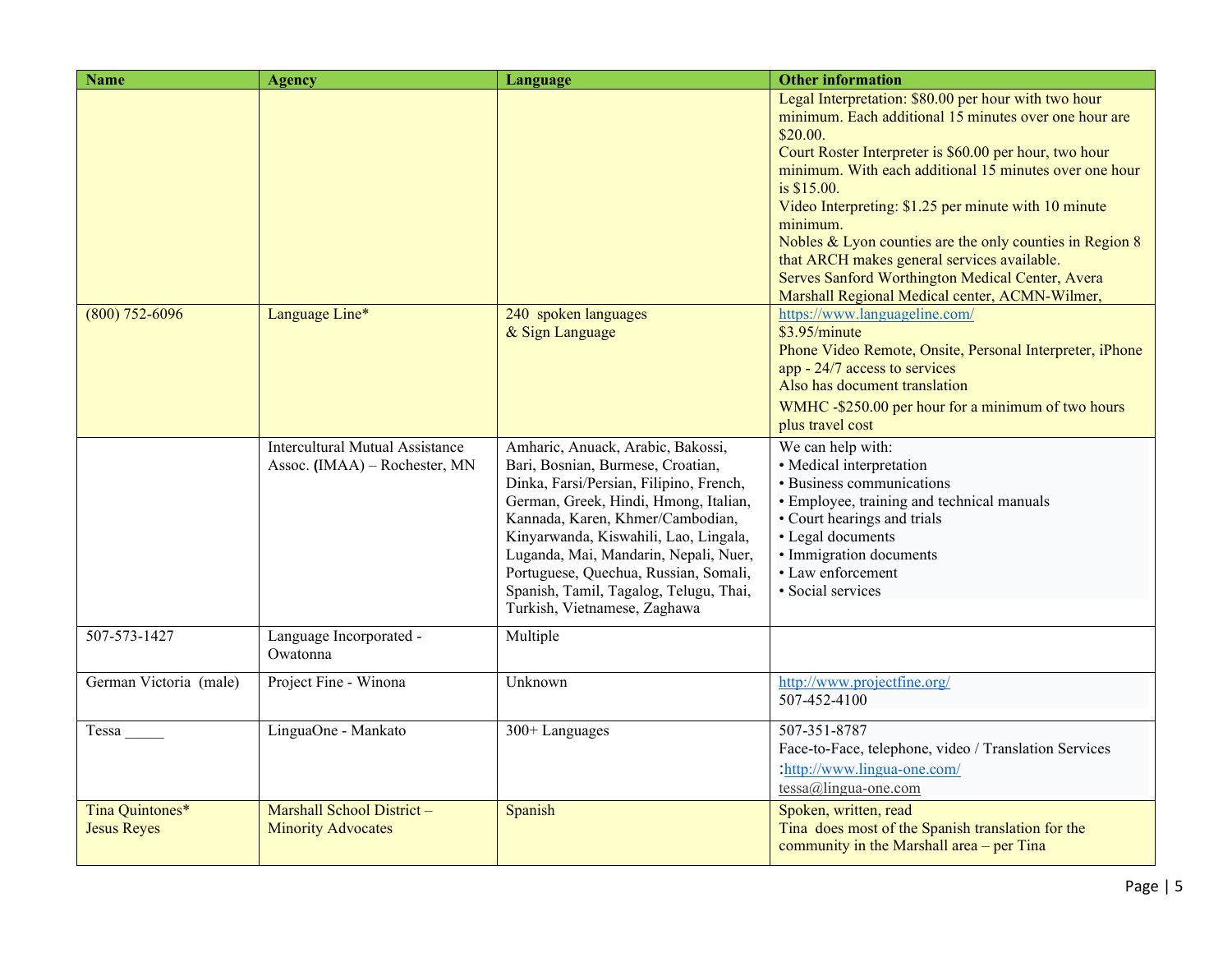| <b>Name</b>                                                                  | Agency                                                               | Language                        | <b>Other information</b>                                                                                                                                                                                                              |
|------------------------------------------------------------------------------|----------------------------------------------------------------------|---------------------------------|---------------------------------------------------------------------------------------------------------------------------------------------------------------------------------------------------------------------------------------|
| Has Mu                                                                       | Marshall School District-<br><b>Minority Advocate</b>                | Karen                           | Completed Community Interpreter Class in Worthington<br>2017, spoken & written                                                                                                                                                        |
| Fartun Ali*                                                                  | Marshall School District-<br><b>Minority Advocate</b>                | Somali                          | Completed Community Interpreter Class in Worthington<br>2017, spoken                                                                                                                                                                  |
| Nelson Bonilla*<br><b>Pilar Hartshorn</b><br>Moe Zin<br><b>Adry Stafford</b> | Worthington ABE - Community<br><b>Connectors and Parent Liaisons</b> | Karen, Spanish                  | Spoken, written, read                                                                                                                                                                                                                 |
| E emergency Connection                                                       | Avera McKennan                                                       | Multiple                        | Specific to Avera System                                                                                                                                                                                                              |
| NCIC*                                                                        | <b>Worthington School District</b>                                   | Multiple                        |                                                                                                                                                                                                                                       |
| Parents and families*                                                        | SMOC - Head Start                                                    | Multiple                        | Specific to SMOC                                                                                                                                                                                                                      |
| <b>Family Services</b>                                                       | Nobles County Health & Human<br>Services                             |                                 | Used by SMOC Head Start (Lori)                                                                                                                                                                                                        |
| Lee Lucht                                                                    | Minnesota West Community &<br><b>Technical College</b>               |                                 | Used by SMOC Head Start (Lori)                                                                                                                                                                                                        |
| Assisters                                                                    | <b>MNSURE</b>                                                        | Multiple – but none in Region 8 | https://www.mnsure.org/help/find-assister/find-assister.jsp                                                                                                                                                                           |
| Health Interpreters                                                          | MN Depart of Health                                                  | Multiple                        | http://www.health.state.mn.us/interpreters                                                                                                                                                                                            |
| Private individuals*                                                         | Marshall School District - 10<br>individuals that will               | Multiple                        | They help with translations during busy times such as<br>parent teacher conferences. Marshall School District<br>Specific<br>WMHC - 35.00 an hour up to 250.00 an hour depending<br>on interpreter and where they are traveling from. |
| Somali person on staff                                                       | Park Side Elementary                                                 | Somali                          | Marshall School District Specific                                                                                                                                                                                                     |
| <b>Tina Quintones</b>                                                        | Marshall School District Liaison*                                    | Spanish                         | Most of the community does not know how to use a<br>computer, maybe Facebook<br>Hispanic Churches around Marshall<br>The community takes it to the towns they come from/Live                                                          |
| Community people &<br><b>ESL</b> students                                    | <b>SW PIC</b>                                                        | Multiple                        | Utilize interpreters outside of their work hours when<br>possible. Also use ESL students went able and makes<br>sense.                                                                                                                |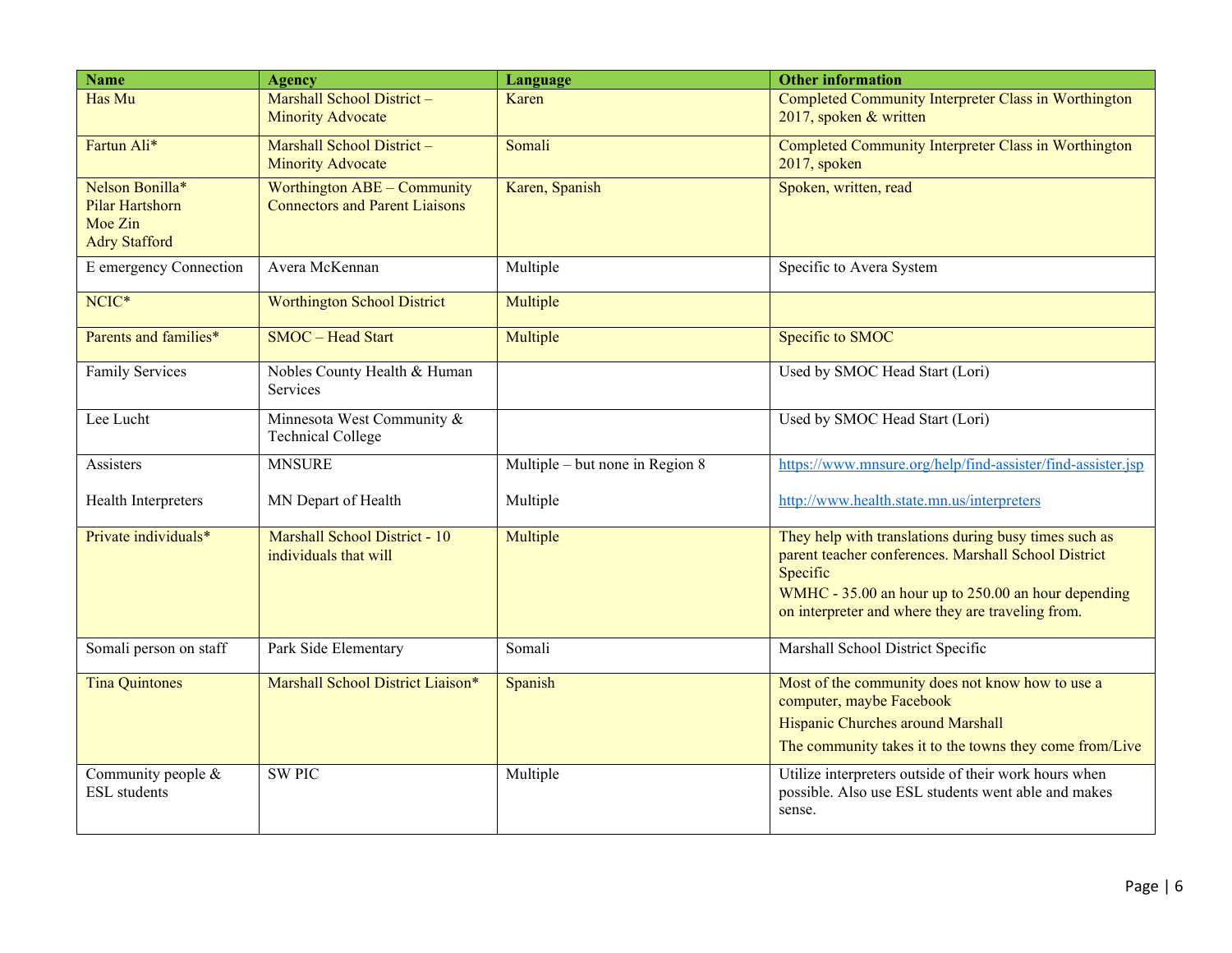| <b>Name</b>                           | Agency                         | Language                       | <b>Other information</b>                          |
|---------------------------------------|--------------------------------|--------------------------------|---------------------------------------------------|
| Teachers & Paras who are<br>bilingual | Pipestone Area Schools         | Spanish, Karin, Arabic (Iraqi) | We have used a call in service a couple times     |
|                                       | Westbrook Walnut Grove Schools | English, Hmong                 | We have interpreters who help if anyone needs it. |
| *Used by multiple agencies            |                                |                                |                                                   |

### **Groups that already have list of interpreters/translators?**

• State of MN – Department of Health – Licensed Health Interpreters: https://pqc.health.state.mn.us/hci/searchInterpreter.jsp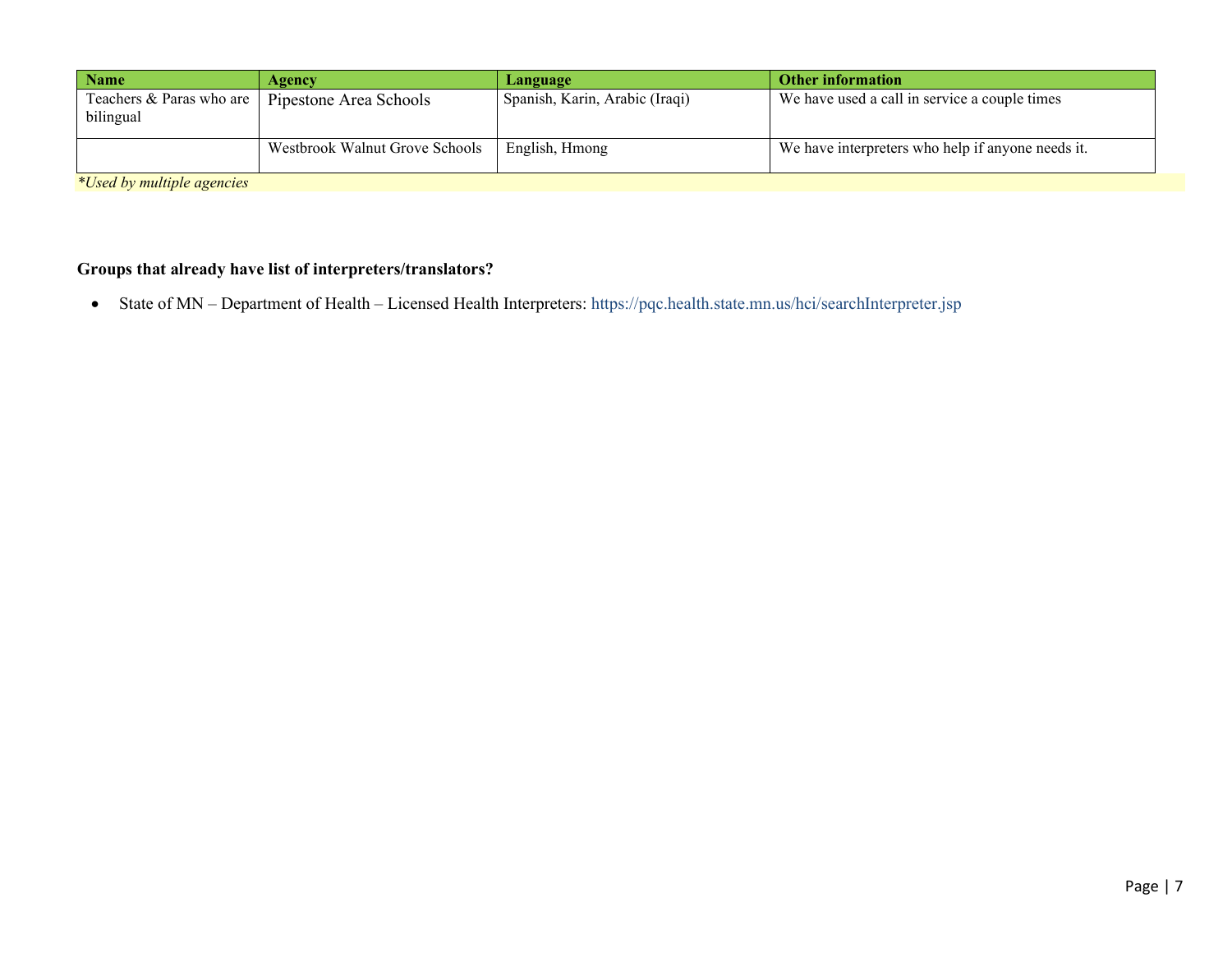## **Best Avenues for Outreach and How to Disseminate Information to Communities**

<span id="page-7-0"></span>

| Community                                                                 | Types of Outreach used                                                                                                                                                                                                                                                                                                                             | <b>Contact Person for</b><br>Outreach                                                      | Contact information                                                                                                                                                     | <b>Additional Information</b>                                                                                                                                                                                                                                                                                                     |
|---------------------------------------------------------------------------|----------------------------------------------------------------------------------------------------------------------------------------------------------------------------------------------------------------------------------------------------------------------------------------------------------------------------------------------------|--------------------------------------------------------------------------------------------|-------------------------------------------------------------------------------------------------------------------------------------------------------------------------|-----------------------------------------------------------------------------------------------------------------------------------------------------------------------------------------------------------------------------------------------------------------------------------------------------------------------------------|
| City of Worthington &<br>Worthington School District<br>& Worthington ABE | Community Education manages two<br>grants from the Minnesota Department<br>of Human Services which are intended<br>to provide support for recently arrived<br>refugees. The primary group of<br>refugees in the Worthington area are<br>refugees who lived in Burma, fled to<br>refugee camps in Thailand and then<br>came to the USA as refugees. | <b>School Minority</b><br>Advocates<br>Sharon Johnson, ABE,<br>507.376.6105<br><b>NCIC</b> | Nelson Bonilla, Community<br>Connector<br>Coordinator/Spanish-speaking<br>Connector: 507-372-4664<br>Moe Zin, Karen-speaking<br>Connector: 507-372-1205<br>507-376-3300 | Parent Liaisons are available to help<br>immigrant and refugee families with navigating<br>the school system.<br>Pilar Hartshorn, Spanish-speaking Parent<br>Liaison: 507-372-1210<br>Moe Zin, Karen-speaking Parent Liaison: 507-<br>372-1205<br>Adry Stafford, Spanish-speaking Parent<br>Liaison: 507-727-1227 or 507-370-3682 |
| Worthington / Nobles<br>County                                            | Leadership Team willing to help<br>disseminate information to<br>communities they represent.                                                                                                                                                                                                                                                       | JBS, Inc. - Len<br>Bakken                                                                  | Rosemary Bruce-White @<br><b>SRDC</b>                                                                                                                                   |                                                                                                                                                                                                                                                                                                                                   |
| Redwood Area School                                                       | Website & Social media                                                                                                                                                                                                                                                                                                                             | Paul van der Hagen,<br>Principal                                                           | $\overline{\mathbf{pv}}$ anderhagen@redwoodareas<br>chools.com                                                                                                          | It has been my experience that not being fluent<br>in English can be intimidating to those learning<br>the language when speaking/meeting with<br>people.                                                                                                                                                                         |
| <b>SMOC</b> Head Start                                                    | parents and families                                                                                                                                                                                                                                                                                                                               |                                                                                            |                                                                                                                                                                         |                                                                                                                                                                                                                                                                                                                                   |
| Region Wide                                                               | Local churches<br>members of that ethnic group                                                                                                                                                                                                                                                                                                     |                                                                                            |                                                                                                                                                                         |                                                                                                                                                                                                                                                                                                                                   |
| Marshall / Marshall School<br>District                                    | texts and e-mails<br>parent/student connectors<br>Verbal<br>Blackboard Connect - set up to reach<br>each group of families and the message<br>is delivered in the native language                                                                                                                                                                  |                                                                                            |                                                                                                                                                                         | We have internally hired Parent/Student<br>Connectors that we work with for translation.                                                                                                                                                                                                                                          |
| Karen Somali and Spanish-<br>speaking community                           | print, websites, social media and verbal                                                                                                                                                                                                                                                                                                           | Ron Skjong                                                                                 | ronskjong@gmail.com                                                                                                                                                     |                                                                                                                                                                                                                                                                                                                                   |
| Western Mental Health<br>Center                                           | Print, verbal, website, social media                                                                                                                                                                                                                                                                                                               |                                                                                            |                                                                                                                                                                         | People to help spread messages - this doesn't<br>always work if they don't have the<br>connections.                                                                                                                                                                                                                               |
| Pipestone Area Schools                                                    | Best ways are mailings home or<br>through our school instant alert system<br>where we can put a message in                                                                                                                                                                                                                                         | Cory Strasser                                                                              | Cory.Strasser@pas.k12.mn.us                                                                                                                                             |                                                                                                                                                                                                                                                                                                                                   |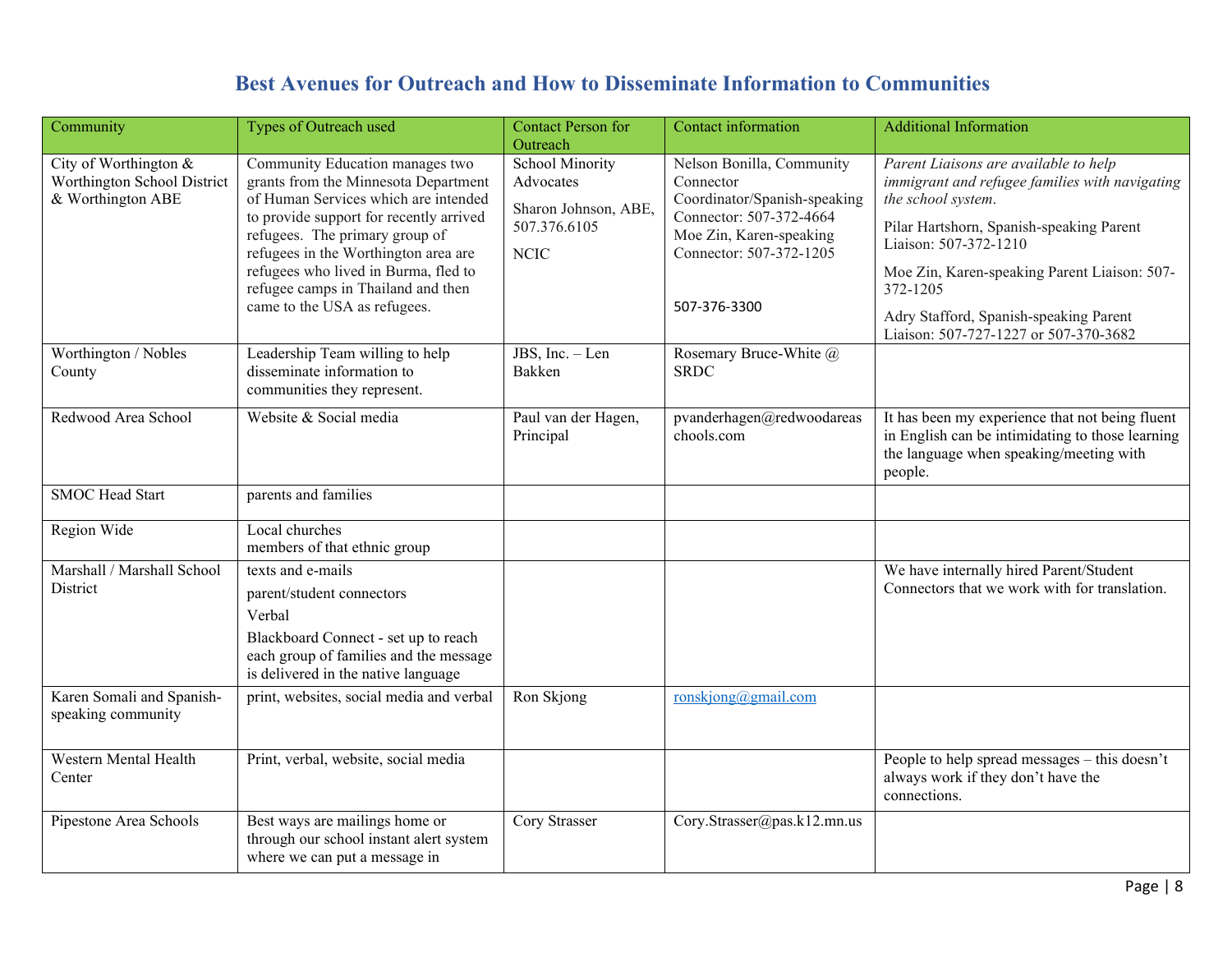# Community Grievance Processes

| Community                                           | Types of Outreach                                                                                                            | <b>Contact Person for</b><br>Outreach                               | Contact information | <b>Additional Information</b>                                            |
|-----------------------------------------------------|------------------------------------------------------------------------------------------------------------------------------|---------------------------------------------------------------------|---------------------|--------------------------------------------------------------------------|
| Worthington / Worthington<br><b>School District</b> |                                                                                                                              | NCIC<br>ABE                                                         |                     |                                                                          |
| Marshall / Marshall School<br>District              |                                                                                                                              | School Minority<br>Advocates - aka:<br>parent/student<br>connectors |                     | Tina - Spanish community complaints have no<br>place to go               |
| Marshall area                                       | Email.                                                                                                                       | Ron Skjong                                                          | ronskjong@gmail.com |                                                                          |
| <b>SW PIC</b>                                       | People talk with their local<br>community leaders (official /<br>unofficial) such people who work at<br>UCAP or the Schools. |                                                                     |                     | These community members do get burned out<br>and this is a huge concern. |
| Pipestone Area Schools                              | Parents may file complaints with the<br>high school office (Principal) in<br>accordance with our district policies.          |                                                                     |                     |                                                                          |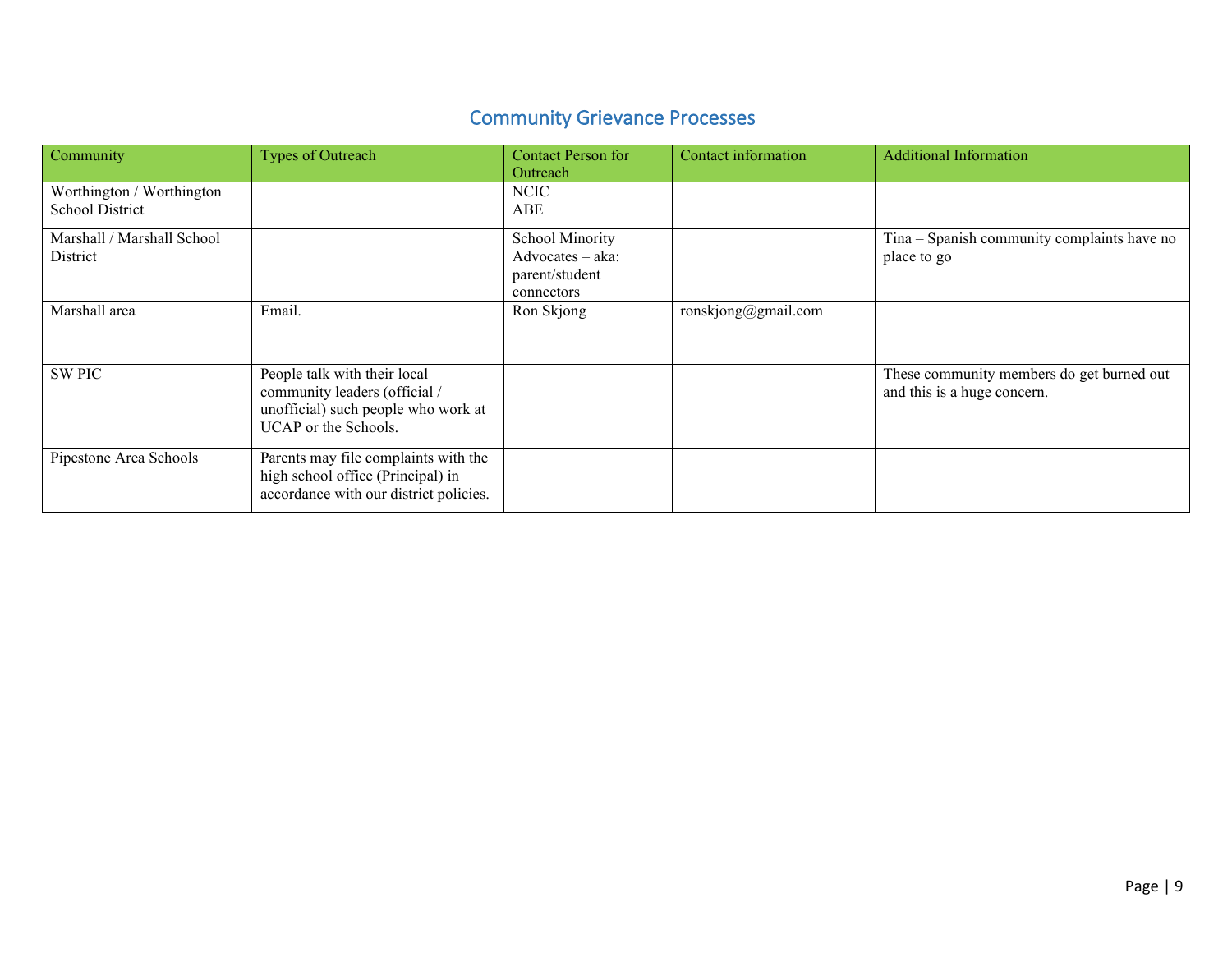## Additional Information

#### <span id="page-9-0"></span>SW PIC

- When trying to reach out to folks, it is best to talk to the leaders in each of the communities and work through them
- We have two people on staff in Worthington that speak other languages, so we try and use them when at all possible.
- We work through ARCH for any interpreters that we need.
- Language is a BIG Concern for SW PIC
- 3 levels of interpreters: Court, Health, and Community
- Willing to be part a group if needed: Mary Mulder

#### Redwood Falls ABE

- I have 6 first language Spanish speaking students in the early stages of speaking, reading and writing English and are college educated.
- There are other Hispanics in Redwood Falls, but those that I know do speak and understand English.
- Since I am no longer teaching at the local school (ESL teacher), I do not know what is done for students if they might have non-English speaking parent/s. When I was working at the school, we made every effort to send information in native languages, if it was requested and could be translated.
- I am not sure of what agencies and individuals are available in Redwood Falls for any language. There are a few teachers in the school who can and do translate and write in Spanish.

#### Murray County Central Schools

- Students/Families at Murray County Central Schools speak Nuer, Russian, Spanish, and English with Spanish and English being the most popular.
- We are not sure if our Nuer-speaking family can read or write in the language. Russian and Spanish speaking families are able to speak write and read in their languages as well.
- We use translators from the community to help with translation.

#### Westbrook Walnut Grove School District

• Hmong - I would say 99% of the Hmong community cannot read the Hmong language if you would take the time to write it up.

#### Marshall School District

- We do a little bit of Karen written communication.
- Very little with our Somali as their written language is so new to them as a culture, that not many know the written language.
- Many read the same languages as they speak, however some are not very fluent.
- Mam & Quiche (Guatemala dialect) are only spoken not read or written.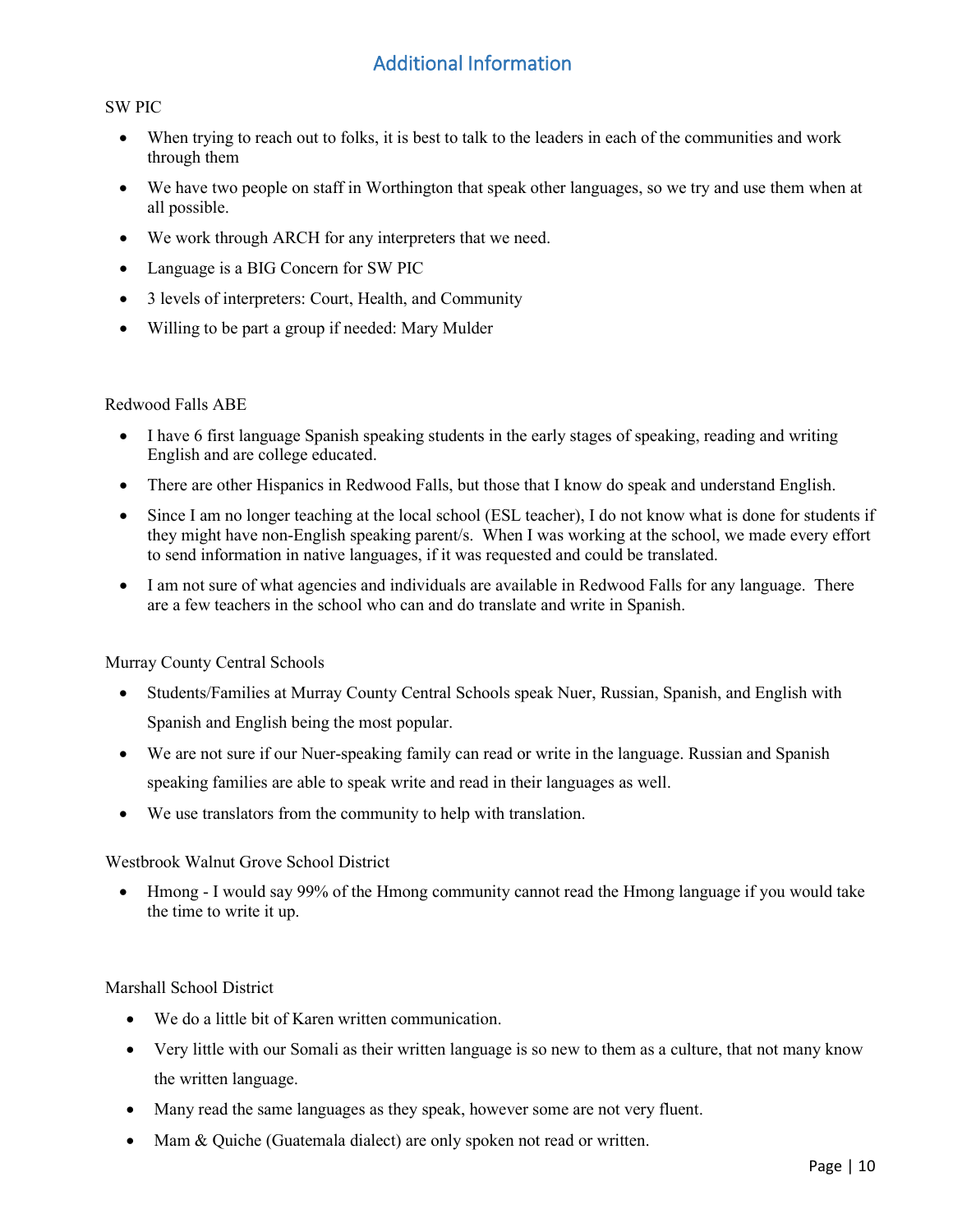Western Mental Health

- We use Avera Telecom interpreter line for interpreters and translators.
- At one time there was a task force meeting in Marshall through the City office headed by the Director of Community Services.
- <span id="page-10-0"></span>• Avenues that we use for outreach include Southwest Health and Human Services, Minnesota Council of Nonprofits, Care Coordinators, Case Workers, Job/Workforce Centers, Churches, Local businesses, GoMarshall.net, Chamber, City office and Nonprofits.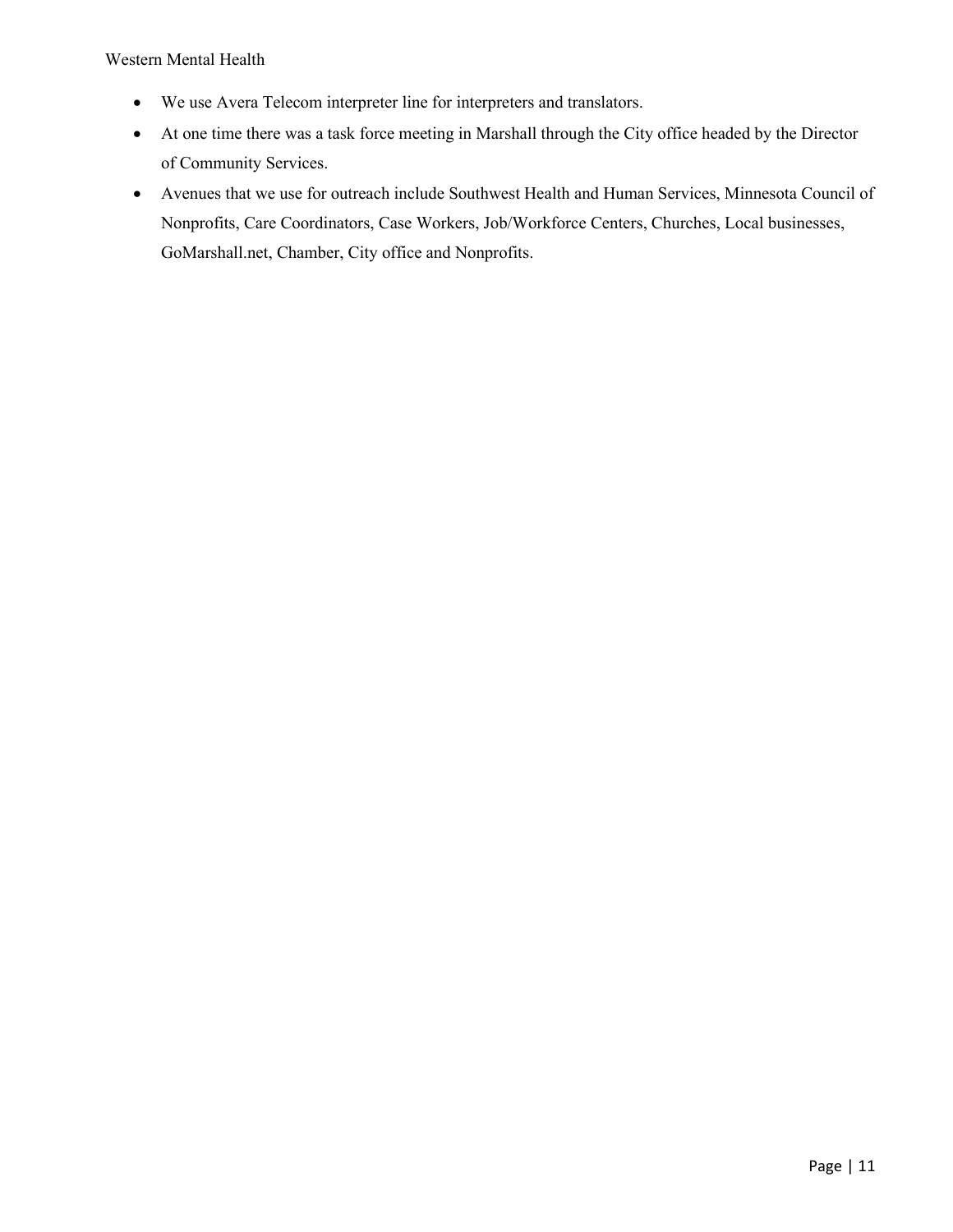# **Glossary**

| ABE           | <b>Adult Basic Education</b>                      |
|---------------|---------------------------------------------------|
| <b>DEED</b>   | Department of Employment and Economic Development |
| <b>DVHHS</b>  | Des Moines Valley Health & Human Services         |
| <b>EFCE</b>   | Early Childhood Family Education                  |
| <b>ESL</b>    | English as a Second Language                      |
| <b>KOM</b>    | Karen Organization of Minnesota                   |
| <b>NCHHS</b>  | Nobles County Health & Human Services             |
| <b>NCIC</b>   | Nobles Community Integration Collaborative        |
| PAS           | Pipestone Area Schools                            |
| <b>SMOC</b>   | Southern Minnesota Opportunity Council            |
| <b>SWHHS</b>  | Southwest Minnesota Health & Human Services       |
| <b>SW PIC</b> | Southwest Minnesota Private Industry Council      |
| <b>UCAP</b>   | United Community Action Partnership               |
| <b>WMHC</b>   | Western Mental Health Center                      |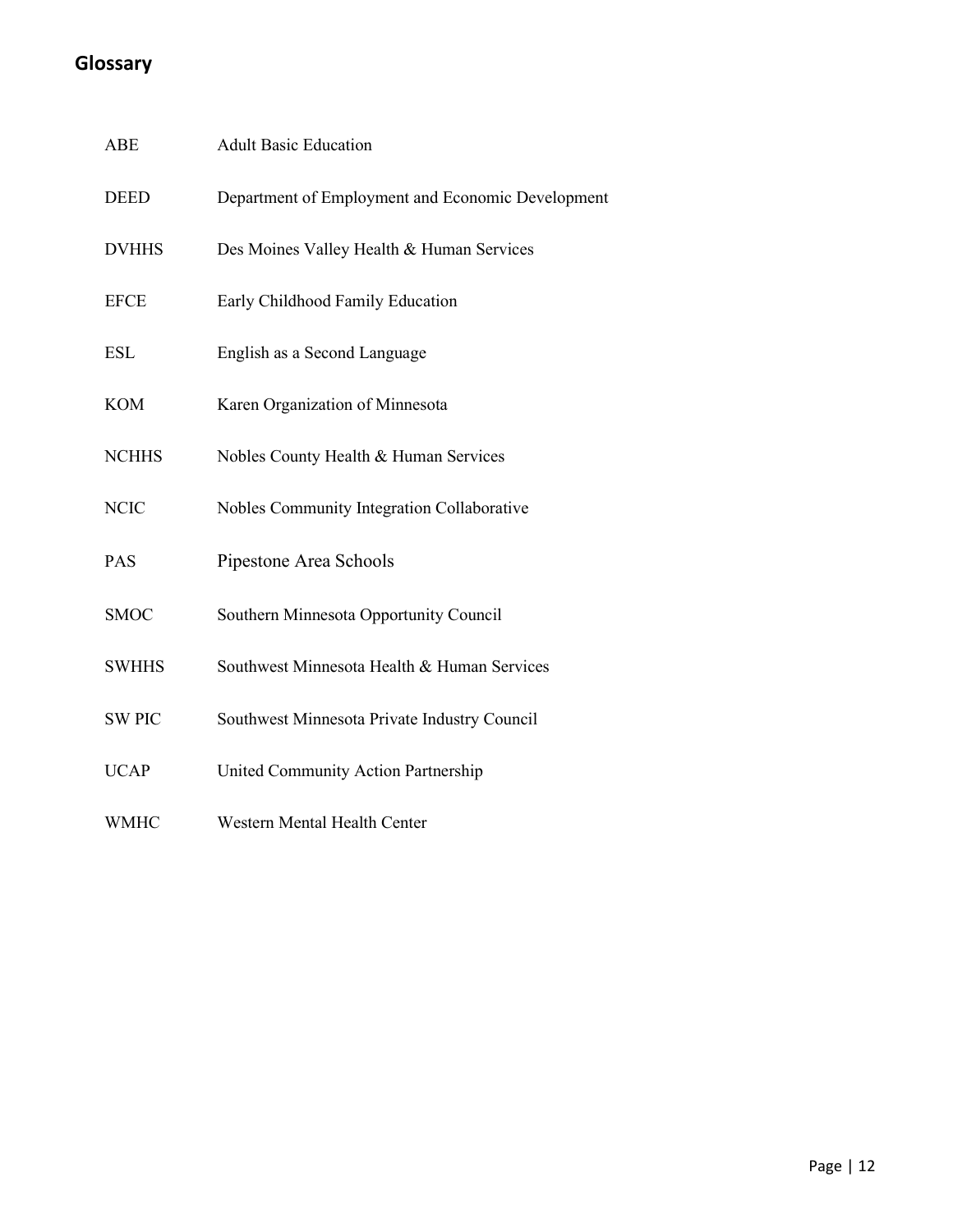# Outreach Completed for this Project

<span id="page-12-0"></span>

| <b>Organization</b>                        | <b>Contact Information</b>                                                                                                                                      | <b>Location Served</b>                                                              | <b>Date/type of contact</b>                                    | <b>Replied</b> |
|--------------------------------------------|-----------------------------------------------------------------------------------------------------------------------------------------------------------------|-------------------------------------------------------------------------------------|----------------------------------------------------------------|----------------|
| <b>ABE</b> Worthington                     | Sharon Johnson / Marty Olsen                                                                                                                                    | Worthington, Jackson, Fulda, Pipestone,<br>Luverne, Chandler, Mountain Lake, Windom | 10/04/2019 - Email                                             |                |
| <b>ARCH</b> language                       | sales@archlanguage.com                                                                                                                                          |                                                                                     | 10/04/19                                                       | $\mathbf{X}$   |
| Southwest ABE                              | Pat Thomas, Judy Hacker,                                                                                                                                        | Marshall, Redwood Falls, Walnut Grove                                               | 11/14/19 - Email                                               |                |
| <b>SW MN Literacy</b><br><b>Volunteers</b> | <b>Candace Thomas</b><br>$2nd$ email sent to generic email:<br>$\sim$<br>literacy.swmn@gmail.com                                                                | Lyon, Lincoln, and Redwood Counties                                                 | $10/04/19 -$ Email                                             | $\mathbf X$    |
| Open Door Health                           | Patty                                                                                                                                                           | Marshall, Worthington, etc.                                                         | 5/31/17 - Email                                                | $\mathbf{X}$   |
| Hospitals                                  | Erica Berger - Wtgn<br>Lori Thom - lori.thom@sanfordhealth.org<br>Jessica Smidt - jessica.smidt@avera.org<br>Mary Swanson - Mary. Swanson@avera.org             | Tracy<br>Avera Marshall<br>Avera-Tyler<br>Avera Ivanhoe<br>Windom                   | 10/04/2019 - email<br>10/04/2019 - Email<br>10/04/2019 - Email |                |
| <b>DEED/SW PIC</b>                         | <b>Mary Mulder 507-476-4055</b><br>Amy K. 507-295-5033                                                                                                          | <b>Marshall</b><br>Worthington                                                      | $11/14/19 -$ Email                                             | $\mathbf X$    |
| <b>DVHHS</b>                               | Email sent to the generic HR department                                                                                                                         |                                                                                     | $11/14/19$ - Email                                             |                |
| <b>SWHHS</b>                               |                                                                                                                                                                 | Redwood, Lincoln, Rock, Murray, Lyon,<br>Pipestone                                  | $11/14/19$ - Email                                             |                |
| Language Incorporated                      | Info.languageincorporated.com                                                                                                                                   |                                                                                     | 10/04/2019                                                     |                |
| LinguaOne                                  | $tessa@lingua-one.com$                                                                                                                                          |                                                                                     | 10/04/2019                                                     | $\mathbf X$    |
| Nobles County HHS                          |                                                                                                                                                                 | Nobles County                                                                       | $11/14/19$ - Email                                             |                |
| Worthington ALC &<br>High School           | Principals                                                                                                                                                      |                                                                                     | $5/31/17 -$ Email<br>(Josh & Nate)                             |                |
| <b>Marshall Public</b><br><b>Schools</b>   | <b>Principals</b><br>brian.jones@marshall.k12.mn.us<br>darci.love@marshall.k12.mn.us<br>marykay.thomas@marshall.k12.mn.us<br>jeremy.williams@marshall.k12.mn.us |                                                                                     | 10/04/2019- Email<br>via group message<br>to all.              |                |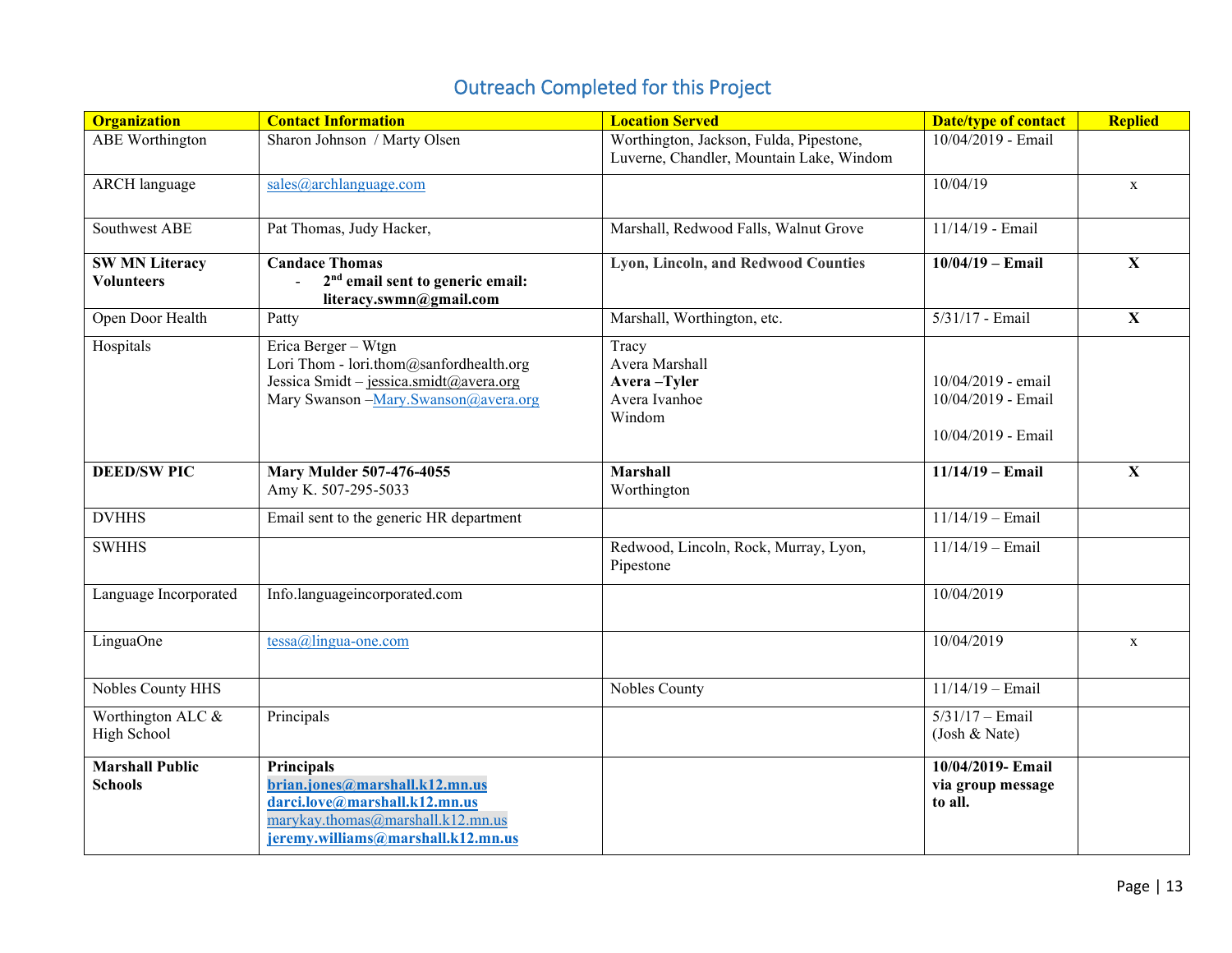| <b>Organization</b>                 | <b>Contact Information</b>                                       | <b>Location Served</b>                 | <b>Date/type of contact</b>       | <b>Replied</b>            |
|-------------------------------------|------------------------------------------------------------------|----------------------------------------|-----------------------------------|---------------------------|
| <b>Project Fine</b>                 | info@ProjectFINE.org                                             | Unknown                                | 10/04/2019                        |                           |
|                                     |                                                                  |                                        |                                   |                           |
|                                     |                                                                  |                                        |                                   |                           |
|                                     |                                                                  |                                        |                                   |                           |
|                                     |                                                                  |                                        |                                   |                           |
| <b>School Districts</b>             | Principals                                                       |                                        | $10/04/2019 - Email$              |                           |
| MCC/                                | jacob scandrett@mcc.mntm.org                                     |                                        | via group email to all            |                           |
|                                     | todd burlingame@mcc.mntm.org                                     |                                        |                                   | x-Jason                   |
| <b>RTR</b>                          | Patricia.Lindeman@rtrschools.org<br>Daniel.Bettin@rtrschools.org |                                        |                                   | Scandrett                 |
| Tracy /                             | vondracekk@tracy.k12.mn.us                                       |                                        |                                   |                           |
|                                     | munsonm@tracy.k12.mn.us                                          |                                        |                                   | $x$ -Loy                  |
| $\ensuremath{\text{WWG}}$ /         | polson03@mntm.org                                                |                                        |                                   |                           |
|                                     | lwoelber@mntm.org                                                |                                        |                                   | Woelber                   |
| Pipestone /                         | cory.strasser@pas.k12.mn.us                                      |                                        |                                   |                           |
|                                     | Toni. Baartman@pas.k12.mn.us                                     |                                        |                                   |                           |
| Luverne /                           | r.johnson@isd2184.net                                            |                                        |                                   |                           |
|                                     | s.gillette@isd2184.net                                           |                                        |                                   |                           |
| Windom/                             | jtietje@isd177.com                                               |                                        |                                   |                           |
|                                     | jfrank@isd177.com                                                |                                        |                                   |                           |
| Jackson /                           | Larry.Traetow@jccschools.com                                     |                                        |                                   |                           |
| <b>Redwood Falls</b>                | chris.naumann@jccschools.com<br>Joel.Timmerman@jccschools.com    |                                        |                                   |                           |
|                                     | rjorgenson@redwoodareaschools.com                                |                                        |                                   |                           |
|                                     | pvanderhagen@redwoodareaschools.com                              |                                        |                                   |                           |
|                                     |                                                                  |                                        |                                   |                           |
|                                     |                                                                  |                                        |                                   |                           |
| <b>NCIC</b>                         | Soom Chandaswang                                                 | Worthington school district            | 11/14/19 - Email                  |                           |
| <b>JBS</b>                          |                                                                  | Worthington                            | 11/14/19- Email                   |                           |
|                                     |                                                                  |                                        |                                   |                           |
| <b>School Minority</b>              | Fartun, Jesus, Tina, Hsa                                         | Marshall School District               | 11/14/19 - Email                  | $X - T$ ina               |
| Advocate-Marshall<br>Public Schools |                                                                  |                                        |                                   | X-Hsa                     |
|                                     |                                                                  |                                        |                                   |                           |
| <b>KOM</b>                          | <b>Ron Skjong</b>                                                | SW MN - special focus on Marshall area | 10/04/2019 - Email                | $\boldsymbol{\mathrm{X}}$ |
|                                     |                                                                  |                                        |                                   |                           |
| Immigration Law                     |                                                                  | (Region wide)                          | 'oficinalegal@ilcm.or             |                           |
| Center-Worthington<br>location      |                                                                  |                                        | g' inquiry email sent<br>11/14/19 |                           |
|                                     |                                                                  |                                        |                                   |                           |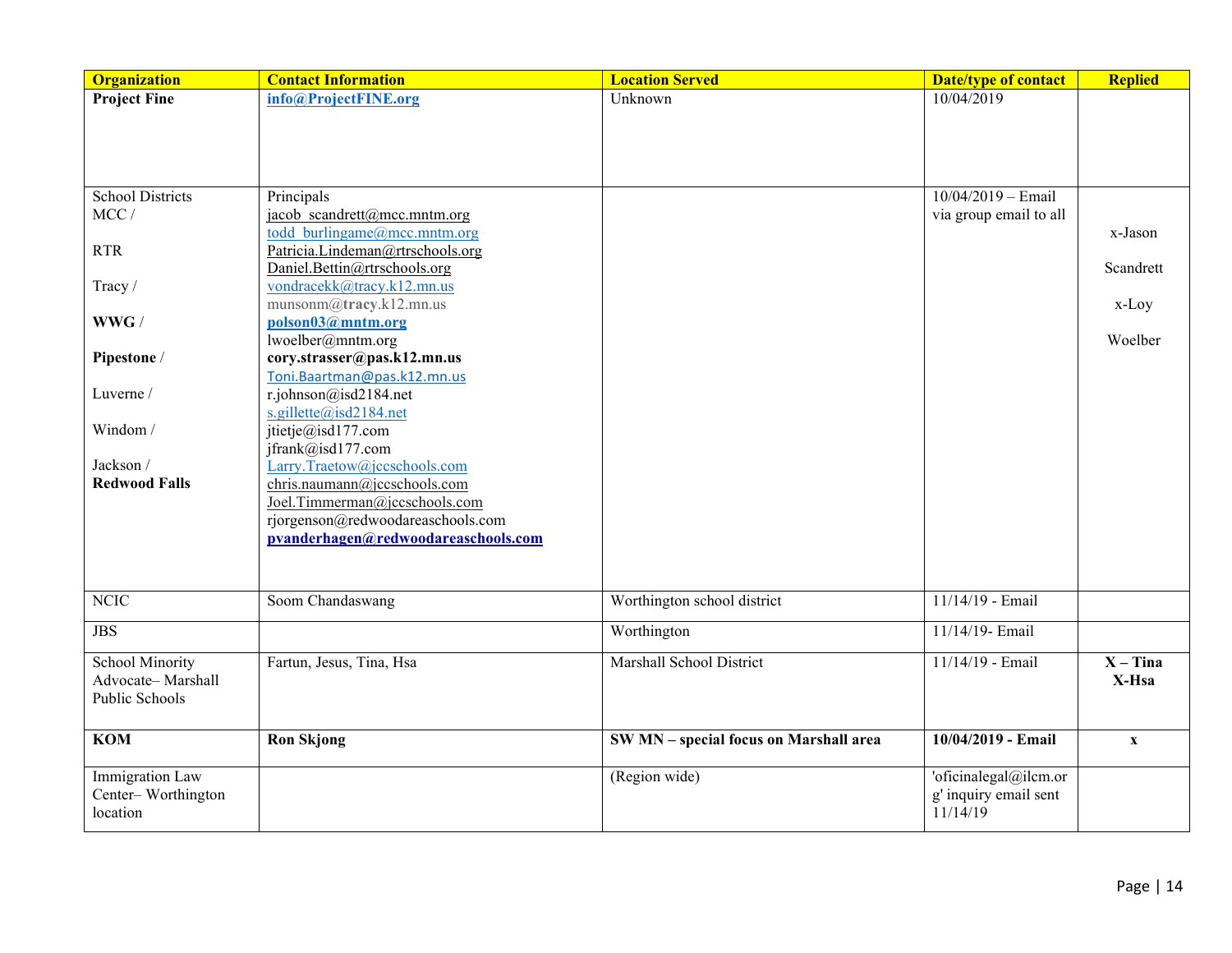| <b>Organization</b>                               | <b>Contact Information</b>                                  | <b>Location Served</b>                                                                  | <b>Date/type of contact</b>            | <b>Replied</b>        |
|---------------------------------------------------|-------------------------------------------------------------|-----------------------------------------------------------------------------------------|----------------------------------------|-----------------------|
| ECFE/                                             | <b>Tiffany Teske</b>                                        | Marshall School District                                                                | $11/14/19$ - Email                     |                       |
| Head start Marshall                               | MaryLF@unitedcapmn.org Mary Lockhart-<br>Findling, UCAP     | Cottonwood, Jackson, Kandiyohi, Lincoln,<br>Lyon, McLeod, Meeker, Redwood and Renville. | $10/04/19$ - Email                     |                       |
| <b>ECFE Worthington</b>                           | Tara Thompson (tara.thompson@isd518.net)                    | Worthington School District                                                             | $11/14/19$ - Email                     |                       |
| <b>Head Start</b><br>Worthington area             |                                                             | Murray, Nobles, Rock, Pipestone                                                         | 11/14/19 - Email                       |                       |
| $SMOC - Financial &$<br><b>Emergency Services</b> | Paula Boehrs, Community Svs Coord.                          | Murray, Nobles, Rock, Pipestone                                                         | $5/31/17 -$ Email                      |                       |
| $UCAP - Financial &$<br>emergency Services        | Michelle Jensen<br>Mary Lockhart-Findling                   | Cottonwood, Jackson, Kandiyohi, Lincoln,<br>Lyon, McLeod, Meeker, Redwood and Renville. | 10/14/19 - Email<br>$11/14/19$ - Email |                       |
| Marshall Library (Plum<br>Creek System)           | Michele Leininger                                           |                                                                                         | $11/14/19$ - Email                     |                       |
| <b>Western Mental Health</b>                      | Sarah Ackerman                                              |                                                                                         | $11/14/19$ - Email                     |                       |
| <b>Nobles County</b><br><b>Community Services</b> | <b>Joy Rohwer Foster</b><br>(jrohwerfoster@co.nobles.mn.us) | <b>Nobles county</b>                                                                    | 11/14/19-Email                         | x-replied<br>12/03/19 |
| Westbrook-Walnut<br>Grove special eduation        | Lisa Mischke (mischkelifac@wwgschools.org                   |                                                                                         | 10/10/19-Email                         |                       |
| Lower Sioux<br>Community                          |                                                             | Cheyanne.stjohn@lowersioux.com<br>ryan.dixon@lowersioux.com                             | 11/14/19 - Email                       |                       |